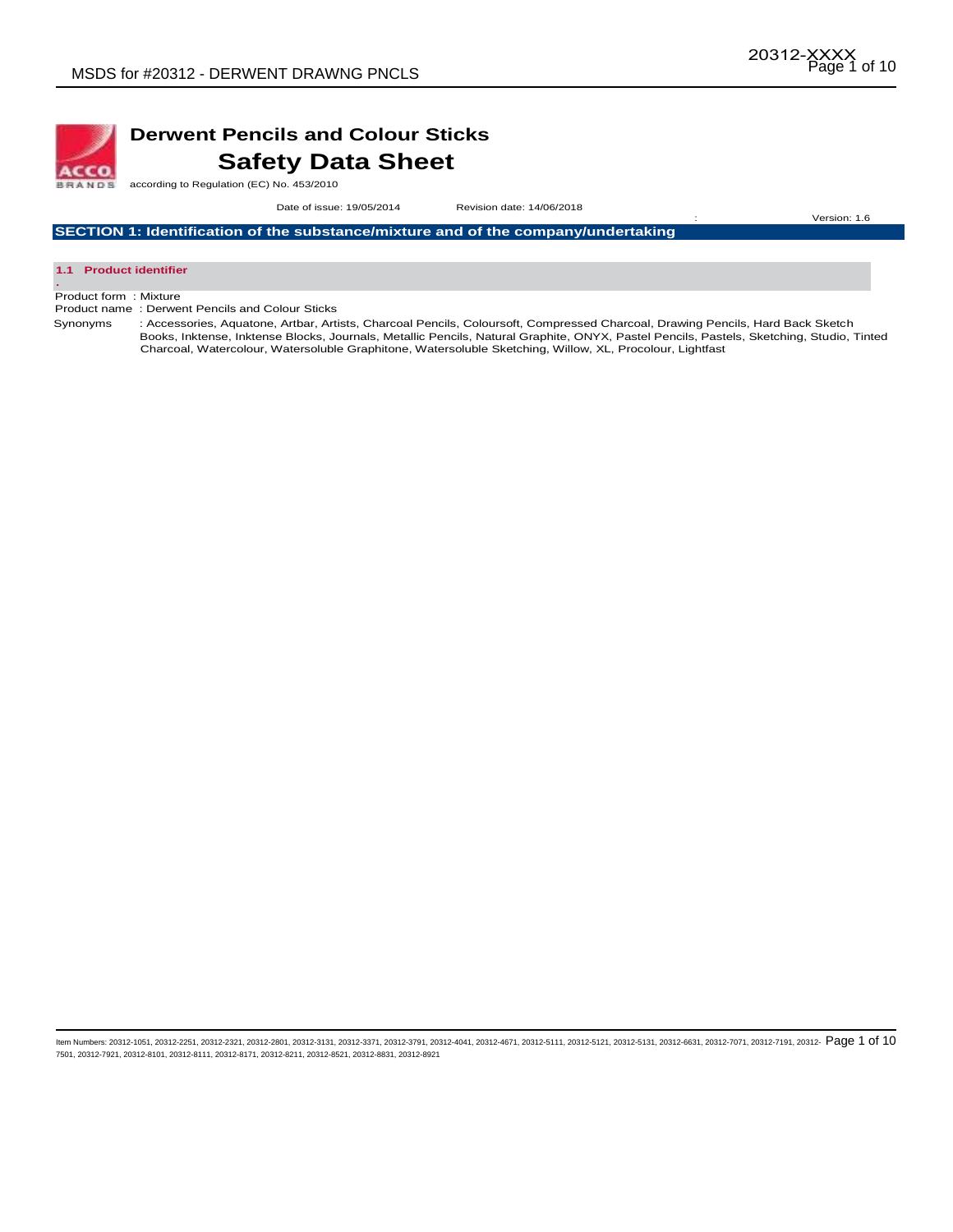

ACCO **BRANDS** 

# **Safety Data Sheet**

according to Regulation (EC) No. 453/2010

Product code : 0700049, 0700050, 0700051, 0700052, 0700053, 0700054, 0700055, 0700077, 0700078, 0700101, 0700108, 0700111, 0700114, 0700120, 0700122, 0700125, 0700129, 0700133, 0700135, 0700136, 0700138, 0700143, 0700146, 0700148, 0700149, 0700150, 0700154, 0700156, 0700158, 0700163, 0700165, 0700167, 0700172, 0700173, 0700174, 0700211, 0700212, 0700229, 0700230, 0700231, 0700232, 0700233, 0700234, 0700253, 0700254, 0700255, 0700256, 0700257, 0700258, 0700259, 0700260, 0700267, 0700269, 0700284, 0700286, 0700300, 0700301, 0700302, 0700303, 0700304, 0700307, 0700434, 0700449, 0700456, 0700473, 0700476, 0700481, 0700482, 0700528, 0700624, 0700643, 0700644, 0700659, 0700660, 0700662, 0700663, 0700664, 0700665, 0700666, 0700667, 0700671, 0700672, 0700674, 0700675, 0700676, 0700677, 0700678, 0700679, 0700680, 0700681, 0700682, 0700683, 0700684, 0700685, 0700686, 0700687, 0700688, 0700689, 0700690, 0700691, 0700758, 0700759, 0700802, 0700803, 0700821, 0700822, 0700830, 0700836, 0700837, 0700838, 0700862, 0700866, 0700885, 0700903, 0700904, 0700905, 0700906, 0700907, 0700908, 0700909, 0700910, 0700911, 0700912, 0700913, 0700914, 0700915, 0700916, 0700917, 0700918, 0700919, 0700920, 0700921, 0700922, 0700923, 0700924, 0700925, 0700926, 0700927, 0700928, 0700929, 0700930, 0700953, 0700954, 0700955, 0700956, 0700957, 0700958, 0700959, 0700960, 0700961, 0700962, 0700963, 0700964, 0700965, 0700966, 0700967, 0700968, 0700969, 0700970, 0700971, 0700972, 0700973, 0700974, 0700975, 0700976, 0700977, 0700978, 0700979, 0700980, 0700981, 0700982, 0700983, 0700984, 0700985, 0700986, 0700987, 0700988, 0700989, 0700990, 0700991, 0700992, 0700993, 0700994, 0700995, 0700996, 0700997, 0700998, 0700999, 0701000, 0701001, 0701002, 0701003, 0701004, 0701005, 0701006, 0701007, 0701008, 0701009, 0701010, 0701011, 0701012, 0701013, 0701014, 0701015, 0701016, 0701017, 0701018, 0701019, 0701020, 0701021, 0701022, 0701023, 0701024, 0701025, 0701026, 0701027, 0701028, 0701029, 0701030, 0701031, 0701035, 0701039, 0701070, 0701071, 0701089, 2101403, 2101404, 2102174, 2102175, 2102176, 2102177, 2102178, 2102179, 2300023, 2300037, 2300038, 2300039, 2300040, 2300046, 2300077, 2300078, 2300079, 2300080, 2300081, 2300083, 2300086, 2300087, 2300088, 2300089, 2300090, 2300091, 2300123, 2300123A, 2300124, 2300138, 2300139, 2300140, 2300141, 2300142, 2300143, 2300147, 2300151, 2300152, 2300153, 2300154, 2300155, 2300161, 2300172, 2300173, 2300174, 2300179, 2300185, 2300217, 2300219, 2300225, 2300226, 2300230, 2300231, 2300232, 2300233, 2300234, 2300235, 2300236, 2300237, 2300238, 2300239, 2300240, 2300241, 2300242, 2300243, 2300244, 2300245, 2300246, 2300247, 2300248, 2300249, 2300250, 2300251, 2300252, 2300253, 2300254, 2300255, 2300256, 2300257, 2300258, 2300259, 2300260, 2300261, 2300262, 2300263, 2300264, 2300265, 2300266, 2300267, 2300268, 2300269, 2300270, 2300271, 2300272, 2300273, 2300274, 2300275, 2300276, 2300277, 2300278, 2300279, 2300280, 2300281, 2300282, 2300283, 2300284, 2300285, 2300286, 2300287, 2300288, 2300289, 2300290, 2300291, 2300292, 2300293, 2300294, 2300295, 2300296, 2300297, 2300298, 2300299, 2300300, 2300301, 2300303, 2300304, 2300305, 2300306, 2300307, 2300308, 2300309, 2300310, 2300311, 2300312, 2300313, 2300314, 2300315, 2300316, 2300317, 2300318, 2300319, 2300320, 2300321, 2300322, 2300323, 2300324, 2300325, 2300326, 2300327, 2300328, 2300329, 2300330, 2300331, 2300332, 2300333, 2300334, 2300335, 2300336, 2300337, 2300338, 2300339, 2300340, 2300343, 2300352, 2300355, 2300357, 2300365, 2300366, 2300367, 2300368, 2300369, 2300370, 2300371, 2300372, 2300373, 2300374, 2300375, 2300376, 2300377, 2300379, 2300381, 2300382, 2300386, 2300406, 2300411, 2300412, 2300418, 2300419, 2300420, 2300421, 2300422, 2300423, 2300424, 2300425, 2300426, 2300427, 2300428, 2300429, 2300430, 2300431, 2300432, 2300433, 2300434, 2300435, 2300436, 2300437, 2300438, 2300439, 2300440, 2300441, 2300442, 2300443, 2300448, 2300449, 2300450, 2300451, 2300452, 2300454, 2300456, 2300457, 2300467, 2300468, 2300469, 2300470, 2300506, 2300541, 2300544, 2300561, 2300563, 2300575, 2300580, 2300582, 2300587, 2300588, 2300589, 2300590, 2300591, 2300592, 2300593, 2300594, 2300595, 2300596, 2300597, 2300598, 2300599, 2300600, 2300601, 2300602, 2300603, 2300604, 2300605, 2300606, 2300607, 2300608, 2300609, 2300610, 2300611, 2300612, 2300613, 2300614, 2300615, 2300616, 2300617, 2300618, 2300619, 2300620, 2300621, 2300622, 2300623, 2300624, 2300625, 2300626, 2300627, 2300628, 2300629, 2300630, 2300631, 2300632, 2300633, 2300634, 2300635, 2300636, 2300637, 2300638, 2300639, 2300640, 2300641, 2300642, 2300643, 2300644, 2300645, 2300646, 2300647, 2300648, 2300649, 2300650, 2300651, 2300652, 2300653, 2300654, 2300655, 2300656, 2300657, 2300658, 2300659, 2300660, 2300661, 2300662, 2300663, 2300664, 2300665, 2300666, 2300667, 2300671, 2300672, 2300675, 2300678, 2300679, 2300680, 2300681, 2300682, 2300683, 2300685, 2300686, 2300687, 2300688, 2301597, 2301598, 2301607, 2301608, 2301610, 2301611, 2301650, 2301660,

| 16/06/2015                                                                                         | EN (English) | 1/7 | www.acco.co.uk |
|----------------------------------------------------------------------------------------------------|--------------|-----|----------------|
| 2301665, 2301666, 2301667, 2301668, 2301669, 2301670, 2301671, 2301672, 2301673, 2301674, 2301675, |              |     |                |
|                                                                                                    |              |     |                |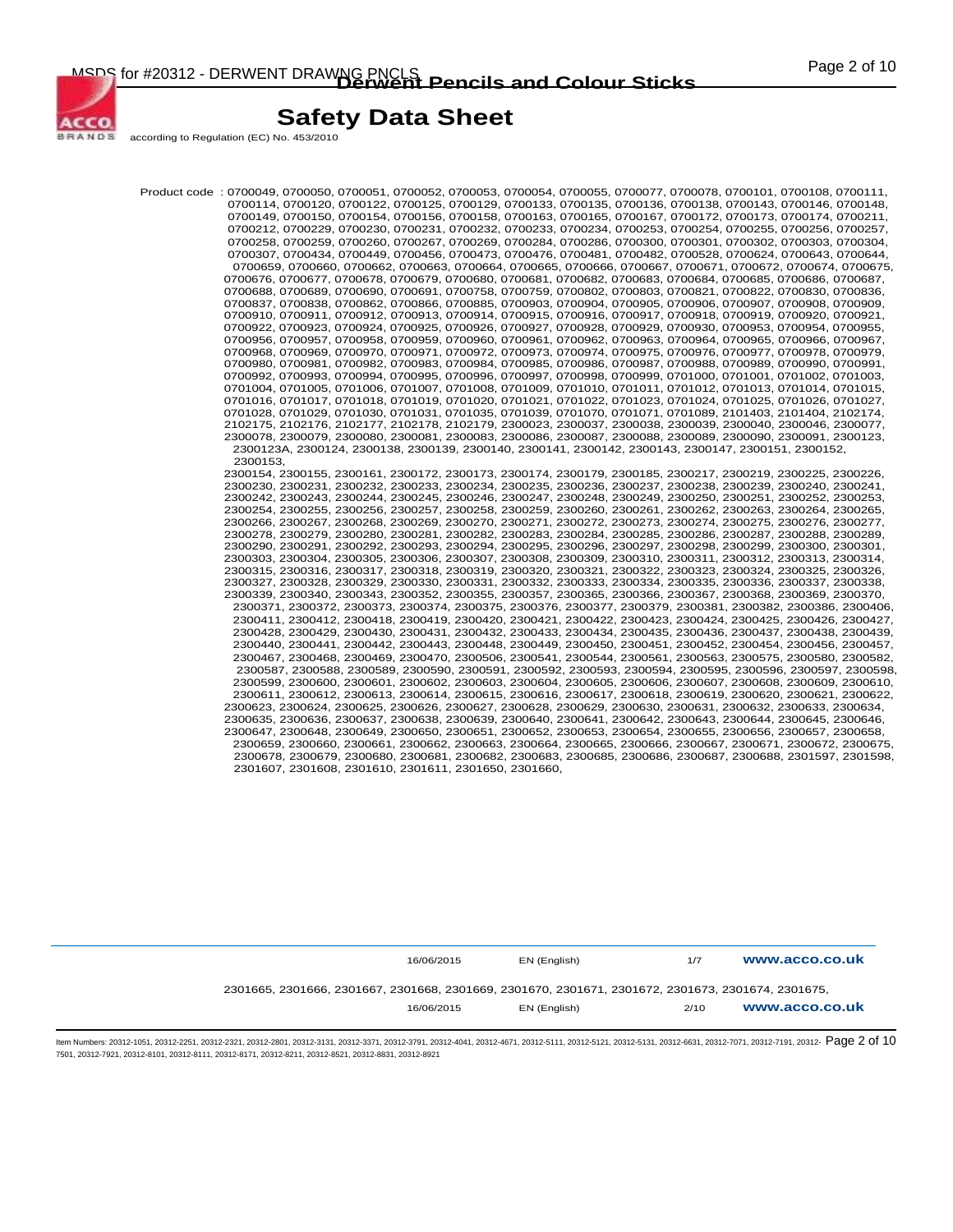

according to Regulation (EC) No. 453/2010

ACCO **BRANDS** 

> 2301676, 2301677, 2301678, 2301679, 2301680, 2301681, 2301682, 2301683, 2301684, 2301685, 2301688, 2301689, 2301690, 2301691, 2301698, 2301699, 2301700, 2301711, 2301712, 2301735, 2301756, 2301757, 2301758, 2301760, 2301760A, 2301774, 2301842, 2301843, 2301844, 2301852, 2301853, 2301854, 2301855, 2301856, 2301857, 2301858, 2301859, 2301860, 2301861, 2301862, 2301863, 2301864, 2301865, 2301866, 2301867, 2301868, 2301869, 2301870, 2301871, 2301872, 2301873, 2301874, 2301875, 2301876, 2301877, 2301878, 2301879, 2301880, 2301881, 2301882, 2301883, 2301884, 2301885, 2301886, 2301887, 2301888, 2301889, 2301890, 2301891, 2301892, 2301893, 2301894, 2301895, 2301896, 2301897, 2301898, 2301899, 2301902, 2301915, 2301917, 2301919, 2301920, 2301930, 2301931, 2301932, 2301933, 2301934, 2301936, 2301937, 2301938, 2301940, 2301941, 2301942, 2301944, 2301945, 2301946, 2301947, 2301952, 2301953, 2301954, 2301955, 2301958, 2301962, 2301963, 2301964, 2301965, 2301966, 2301969, 2301970, 2301971, 2301972, 2301974, 2301975, 2301976, 2301977, 2301978, 2301979, 2301980, 2301981, 2301982, 2301984, 2301985, 2301990, 2301991, 2301995, 2301996, 2302000, 2302001, 2302003, 2302004, 2302009, 2302010, 2302011, 2302012, 2302013, 2302014, 2302015, 2302016, 2302017, 2302018, 2302019, 2302020, 2302021, 2302022, 2302023, 2302024, 2302025, 2302026, 2302028, 2302029, 2302030, 2302031, 2302032, 2302033, 2302034, 2302035, 2302036, 2302037, 2302038, 2302039, 2302040, 2302041, 2302042, 2302043, 2302044, 2302045, 2302046, 2302047, 2302048, 2302049, 2302050, 2302051, 2302052, 2302053, 2302054, 2302055, 2302056, 2302057, 2302058, 2302059, 2302060, 2302061, 2302062, 2302063, 2302064, 2302065, 2302066, 2302067, 2302068, 2302069, 2302070, 2302071, 2302072, 2302073, 2302074, 2302075, 2302076, 2302077, 2302078, 2302079, 2302080, 2302081, 2302082, 2302083, 2302084, 2302093, 2302100, 2302101, 2302102, 2302104, 2302107, 2302108, 2302109, 2302110, 2302111, 2302112, 2302113, 2302114, 2302115, 2302116, 2302117, 2302118, 2302120, 2302123, 2302124, 2302125, 2302126, 2302127, 2302140, 2302141, 2302143, 2302147, 2302148, 2302149, 2302151, 2302152, 2302153, 2302154, 2302155, 2302156, 2302157, 2302167, 2302169, 2302170, 2302172, 2302173, 2302174, 2302175, 2302177, 2302178, 2302179, 2302180, 2302181, 2302182, 2302183, 2302184, 2302185, 2302186, 2302187, 2302188, 2302189, 2302193, 2302266, 2302283, 2302284, 2302288, 2302289, 2302290, 3200000, 3200100, 3200200, 3200300, 3200400, 3200410, 3200500, 3200510, 3200600, 3200700, 3200800, 3200900, 3201000, 3201100, 3201200, 3201300, 3201400, 3201410, 3201500, 3201600, 3201610, 3201620, 3201630, 3201700, 3201800, 3201810, 3201900, 3201910, 3202000, 3202100, 3202110, 3202120, 3202200, 3202210, 3202220, 3202300, 3202400, 3202410, 3202500, 3202600, 3202700, 3202800, 3202810, 3202820, 3202830, 3202840, 3202900, 3203000, 3203100, 3203200, 3203300, 3203400, 3203500, 3203600, 3203610, 3203620, 3203700, 3203710, 3203800, 3203900, 3204000, 3204100, 3204110, 3204120, 3204130, 3204140, 3204150, 3204200, 3204300, 3204400, 3204500, 3204600, 3204700, 3204800, 3204900, 3205000, 3205010, 3205100, 3205110, 3205120, 3205130, 3205140, 3205150, 3205160, 3205200, 3205300, 3205310, 3205400, 3205500, 3205600, 3205700, 3205710, 3205720, 3205800, 3205900, 3206000, 3206100, 3206200, 3206300, 3206400, 3206410, 3206420, 3206430, 3206440, 3206450, 3206460, 3206470, 3206480, 3206490, 3206500, 3206600, 3206610, 3206700, 3206800, 3206900, 3206910, 3207000, 3207100, 3207110, 3207200, 32089, 32092, 32093, 32096, 32097, 32098, 32101, 32102, 32103, 32104, 32105, 32106, 32107, 32108, 32109, 32110, 32111, 32112, 32113, 32114, 32115, 32116, 32117, 32118, 32119, 32120, 32121, 32122, 32123, 32124, 32125, 32126, 32127, 32128, 32129, 32130, 32131, 32132, 32133, 32134, 32135, 32136, 32137, 32138, 32139, 32140, 32141, 32142, 32143, 32144, 32145, 32146, 32147, 32148, 32149, 32150, 32151, 32152, 32153, 32154, 32155, 32156, 32157, 32158, 32159, 32160, 32161, 32162, 32163, 32164, 32165, 32166, 32167, 32168, 32169, 32170, 32171, 32172, 32196, 32197, 32198, 32199, 32201, 32801, 32802, 32803, 32804, 32805, 32806, 32807, 32808, 32809,32810, 32811, 32812, 32813, 32814, 32815, 32816, 32817, 32818, 32819, 32820, 32821, 32822, 32823, 32824, 32825, 32826, 32827, 32828, 32829, 32830, 32831, 32832, 32833, 32834, 32835, 32836, 32837, 32838, 32839, 32840, 32841, 32842, 32843, 32844, 32845, 32846, 32847, 32848, 32849, 32850, 32851, 32852, 32853, 32854, 32855, 32856, 32857, 32858, 32859, 32860, 32861, 32862, 32863, 32864, 32865, 32866, 32867, 32868, 32869, 32870, 32871, 32872, 32881, 32883, 32885, 32889, 32891, 32991, 32992, 32996, 33254, 33255, 33301, 33302, 33303, 33304, 33305, 33306, 33307, 33308, 33309, 33310, 33312, 33317, 33326, 33328, 33329, 33356, 34122, 34132, 34138, 34214, 34215, 34251A, 34252A, 34253A, 34264A, 34301, 34302, 34303, 34304, 34305, 34306, 34307, 34320, 34322, 34324, 34326, 34328, 34330, 34332, 34341, 34342, 34343, 34344, 34345, 34350, 34357, 34358, 34359, 34386, 34387, 34388, 34389, 34391, 34392, 35985, 35986, 35987, 35988, 35996, 35997, 35998, 35999, 36001, 36002, 36003, 36004, 36005, 36300, 36301, 36302, 36303, 39000, 39003, 39007, 39008, 39009, 90649, 90702, 2302433, 2302434, 2302435, 2302436, 2302437, 2302438, 2302439, 2302440, 2302441, 2302442, 2302443, 2302444, 2302445, 2302446, 2302447, 2302448, 2302449, 2302450, 2302451, 2302452, 2302453, 2302454, 2302455, 2302456, 2302457, 2302458, 2302459, 2302460, 2302461, 2302462, 2302463, 2302464, 2302465, 2302466, 2302467, 2302468, 2302469, 2302470, 2302471, 2302472, 2302473, 2302474, 2302475, 2302476, 2302477, 2302478, 2302479, 2302480, 2302481, 2302482, 2302483, 2302484, 2302485, 2302486, 2302487, 2302488, 2302489, 2302490, 2302491, 2302492, 2302493, 2302494, 2302495, 2302496, 2302497, 2302498, 2302499, 2302500, 2302501, 2302502, 2302503, 2302504, 2302513, 2302514, 2302505, 2302506, 2302507, 2302508, 2302520, 2302620, 2302621, 2302583, 2301999, 2302163, 2302588, 2302586, 2302585, 2302587, 2300153, 2300152,2302523, 2302524,2302719, 2302720, 2302721, 2302725, 2302647, 2302648, 2302649, 2302650, 2302655, 2302661, 2302662, 2302665, 2302667, 2302668, 2302669, 2302670, 2302675, 2302677, 2302682, 2302684, 2302686, 2302692, 2302695, 2302696, 2302698, 2302699, 2302701, 2302703, 2302704, 2302707, 2302708, 2302709, 2302710, 2302711, 2302713, 2302714, 2302715, 2302716, 2302717, 2302718,

**1.2. Relevant identified uses of the substance or mixture and uses advised against** 

16/06/2015 EN (English) 3/10 **www.acco.co.uk**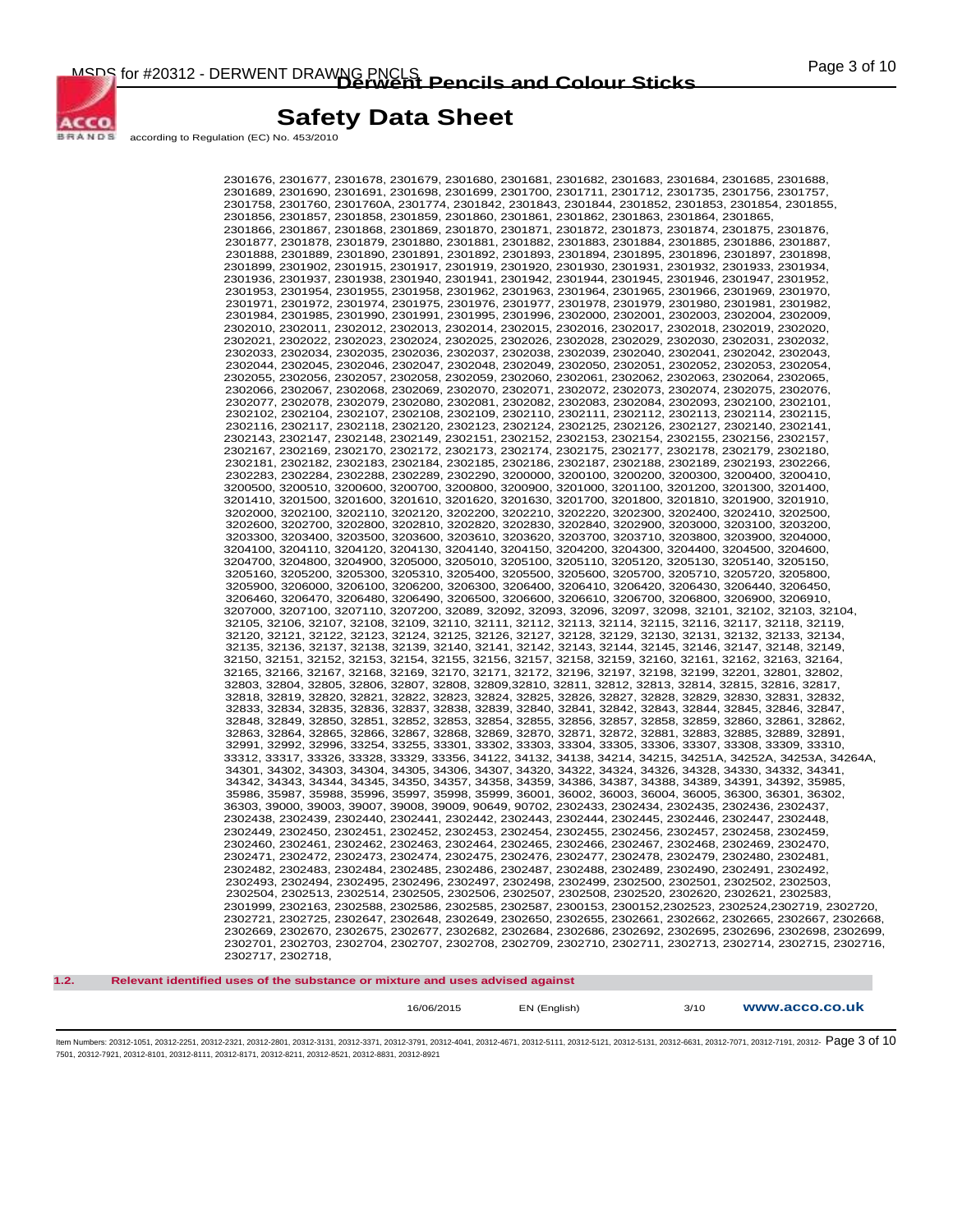MSDS for #20312 - DERWENT DRAWNG PNCLS<br> **Derwent Pencils and Colour Sticks Colour Mathematic Pencils and Colour Sticks** 

# **Safety Data Sheet**

according to Regulation (EC) No. 453/2010 **BRANDS** 

# **1.2.1. Relevant identified uses** Main

Use of the substance/mixture

**ACCO** 

: Consumer use, Professional use : For writing purposes

# **1.2.2. Uses advised against**

No additional information available

## **1.3. Details of the supplier of the safety data sheet**  Acco UK Ltd.

Oxford House, Oxford Road, Aylesbury, Bucks, HP21 8SZ.

Telephone: +44 (0) 844 209 8360 (9am to 5pm)<br>Fax: +44 (0) 845 603 1731 Fax: +44 (0) 845 603 1731<br>Website: www.acco.co.uk Website: www.acco.co.uk<br>Email: informationeuror informationeurope@acco.com

#### **1.4. Emergency telephone number**

Emergency number : 0844 2098360

| <b>Country</b>                           | <b>Organisation/Company</b>                                     | <b>Address</b>                              | <b>Emergency number</b>                                                                |
|------------------------------------------|-----------------------------------------------------------------|---------------------------------------------|----------------------------------------------------------------------------------------|
| IRELAND (REPUBLIC OF)                    | National Poisons Information Centre<br><b>Beaumont Hospital</b> | Beaumont Hospital Beaumont Road 9<br>Dublin | : +353 1 8379964                                                                       |
| UNITED KINGDOM                           | National Poisons Information Service (NHS<br>Direct)            |                                             | 0845 4647 or 111 (England<br>& Wales only) or 112 (EU) or<br>08454 24 24 24 (Scotland) |
| <b>SECTION 2: Hazards identification</b> |                                                                 |                                             |                                                                                        |

### **2.1. Classification of the substance or mixture Classification according to Regulation (EC) No. 1272/2008 [CLP]** Not classified

**Classification according to Directive 67/548/EEC or 1999/45/EC** Not classified

**Adverse physicochemical, human health and environmental effects** No additional information available

### **2.2. Label elements**

**Labelling according to Regulation (EC) No. 1272/2008 [CLP]** No labelling applicable

| 2.3.           | <b>Other hazards</b>                                     |            |              |      |                |
|----------------|----------------------------------------------------------|------------|--------------|------|----------------|
|                | No additional information available                      |            |              |      |                |
|                |                                                          |            |              |      |                |
|                | <b>SECTION 3: Composition/information on ingredients</b> |            |              |      |                |
|                |                                                          |            |              |      |                |
| 3.1.           | <b>Substance</b>                                         |            |              |      |                |
| Not applicable |                                                          |            |              |      |                |
|                |                                                          |            |              |      |                |
| 3.2.           | <b>Mixture</b>                                           |            |              |      |                |
|                |                                                          | 16/06/2015 | EN (English) | 4/10 | www.acco.co.uk |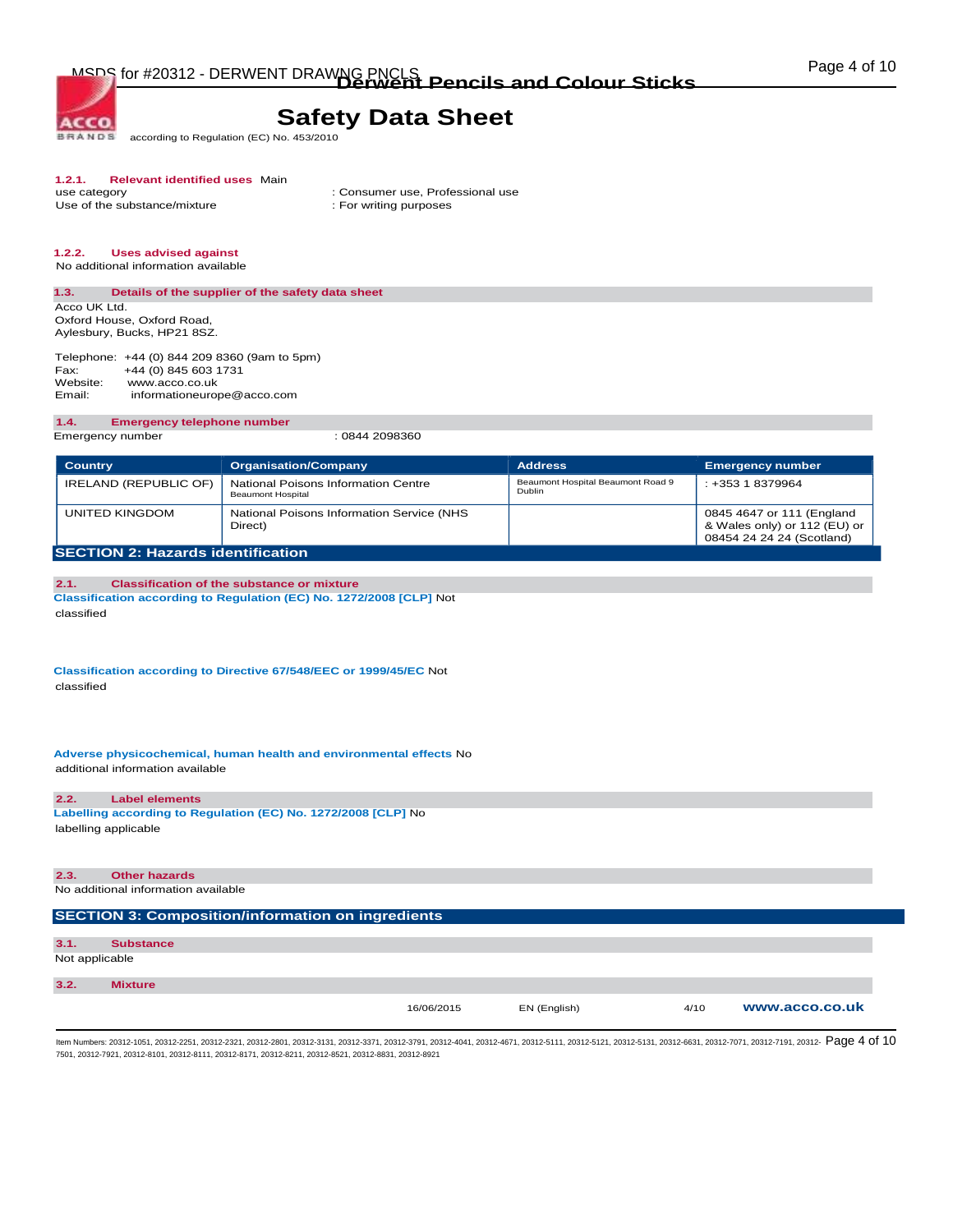MSDS for #20312 - DERWENT DRAWNG PNCLS<br> **Derwent Pencils and Colour Sticks Colour Mathematic Pencils and Colour Sticks** 

# **Safety Data Sheet**<br>according to Regulation (EC) No. 453/2010

This mixture does not contain any substances to be mentioned according to the criteria of section 3.2 of REACH annex II

| <b>SECTION 4: First aid measures</b>     |                                                                                                                                                                                                                                |                                                                                             |                                                                                                 |      |                                                                                                      |
|------------------------------------------|--------------------------------------------------------------------------------------------------------------------------------------------------------------------------------------------------------------------------------|---------------------------------------------------------------------------------------------|-------------------------------------------------------------------------------------------------|------|------------------------------------------------------------------------------------------------------|
| 4.1.                                     | <b>Description of first aid measures</b>                                                                                                                                                                                       |                                                                                             |                                                                                                 |      |                                                                                                      |
| First-aid measures general               |                                                                                                                                                                                                                                |                                                                                             |                                                                                                 |      | : Never give anything by mouth to an unconscious person. If you feel unwell, seek medical advice     |
| First-aid measures after inhalation      |                                                                                                                                                                                                                                | (show the label where possible).<br>: Assure fresh air breathing. Allow the victim to rest. |                                                                                                 |      |                                                                                                      |
| First-aid measures after skin contact    |                                                                                                                                                                                                                                | warm water rinse.                                                                           |                                                                                                 |      | : Remove affected clothing and wash all exposed skin area with mild soap and water, followed by      |
| First-aid measures after eye contact     | persist.                                                                                                                                                                                                                       |                                                                                             | : Rinse immediately with plenty of water. Obtain medical attention if pain, blinking or redness |      |                                                                                                      |
| First-aid measures after ingestion       |                                                                                                                                                                                                                                |                                                                                             | : Rinse mouth. Do NOT induce vomiting. Obtain emergency medical attention.                      |      |                                                                                                      |
| 4.2.                                     | Most important symptoms and effects, both acute and delayed                                                                                                                                                                    |                                                                                             |                                                                                                 |      |                                                                                                      |
| Symptoms/injuries                        |                                                                                                                                                                                                                                |                                                                                             | : Not expected to present a significant hazard under anticipated conditions of normal use.      |      |                                                                                                      |
| 4.3.                                     | Indication of any immediate medical attention and special treatment needed                                                                                                                                                     |                                                                                             |                                                                                                 |      |                                                                                                      |
| No additional information available      |                                                                                                                                                                                                                                |                                                                                             |                                                                                                 |      |                                                                                                      |
| <b>SECTION 5: Firefighting measures</b>  |                                                                                                                                                                                                                                |                                                                                             |                                                                                                 |      |                                                                                                      |
| 5.1.<br><b>Extinguishing media</b>       |                                                                                                                                                                                                                                |                                                                                             |                                                                                                 |      |                                                                                                      |
| Suitable extinguishing media             |                                                                                                                                                                                                                                |                                                                                             | : Foam. Dry powder. Carbon dioxide. Water spray. Sand.                                          |      |                                                                                                      |
| Unsuitable extinguishing media           |                                                                                                                                                                                                                                | : Do not use a heavy water stream.                                                          |                                                                                                 |      |                                                                                                      |
| 5.2.                                     | Special hazards arising from the substance or mixture                                                                                                                                                                          |                                                                                             |                                                                                                 |      |                                                                                                      |
| No additional information available      |                                                                                                                                                                                                                                |                                                                                             |                                                                                                 |      |                                                                                                      |
| <b>Advice for firefighters</b><br>5.3.   |                                                                                                                                                                                                                                |                                                                                             |                                                                                                 |      |                                                                                                      |
| Firefighting instructions                |                                                                                                                                                                                                                                |                                                                                             | fire. Prevent fire-fighting water from entering environment.                                    |      | : Use water spray or fog for cooling exposed containers. Exercise caution when fighting any chemical |
| Protection during firefighting           |                                                                                                                                                                                                                                |                                                                                             | : Do not enter fire area without proper protective equipment, including respiratory protection. |      |                                                                                                      |
|                                          | <b>SECTION 6: Accidental release measures</b>                                                                                                                                                                                  |                                                                                             |                                                                                                 |      |                                                                                                      |
| 6.1.                                     | Personal precautions, protective equipment and emergency procedures                                                                                                                                                            |                                                                                             |                                                                                                 |      |                                                                                                      |
| For non-emergency personnel<br>6.1.1.    |                                                                                                                                                                                                                                |                                                                                             |                                                                                                 |      |                                                                                                      |
| <b>Emergency procedures</b>              |                                                                                                                                                                                                                                |                                                                                             |                                                                                                 |      |                                                                                                      |
|                                          |                                                                                                                                                                                                                                | : Evacuate unnecessary personnel.                                                           |                                                                                                 |      |                                                                                                      |
| 6.1.2.                                   | For emergency responders Protective                                                                                                                                                                                            |                                                                                             |                                                                                                 |      |                                                                                                      |
| equipment                                |                                                                                                                                                                                                                                |                                                                                             |                                                                                                 |      |                                                                                                      |
| Emergency procedures                     |                                                                                                                                                                                                                                | : Equip cleanup crew with proper protection.<br>: Ventilate area.                           |                                                                                                 |      |                                                                                                      |
| 6.2.<br><b>Environmental precautions</b> |                                                                                                                                                                                                                                |                                                                                             |                                                                                                 |      |                                                                                                      |
|                                          | Prevent entry to sewers and public waters. Notify authorities if substance enters sewers or public waters.                                                                                                                     |                                                                                             |                                                                                                 |      |                                                                                                      |
| 6.3.                                     | Methods and material for containment and cleaning up                                                                                                                                                                           |                                                                                             |                                                                                                 |      |                                                                                                      |
|                                          | Methods for cleaning up : On land, sweep or shovel into suitable containers. Minimize generation of dust. Store aways from other materials.                                                                                    |                                                                                             |                                                                                                 |      |                                                                                                      |
|                                          |                                                                                                                                                                                                                                | 16/06/2015                                                                                  | EN (English)                                                                                    | 5/10 | www.acco.co.uk                                                                                       |
|                                          | ltem Numbers: 20312-1051, 20312-2251, 20312-2321, 20312-2801, 20312-3131, 20312-3371, 20312-3371, 20312-4041, 20312-4671, 20312-5111, 20312-5131, 20312-6131, 20312-6631, 20312-7071, 20312-7071, 20312-7071, 20312-7071, 2031 |                                                                                             |                                                                                                 |      |                                                                                                      |

7501, 20312-7921, 20312-8101, 20312-8111, 20312-8171, 20312-8211, 20312-8521, 20312-8831, 20312-8921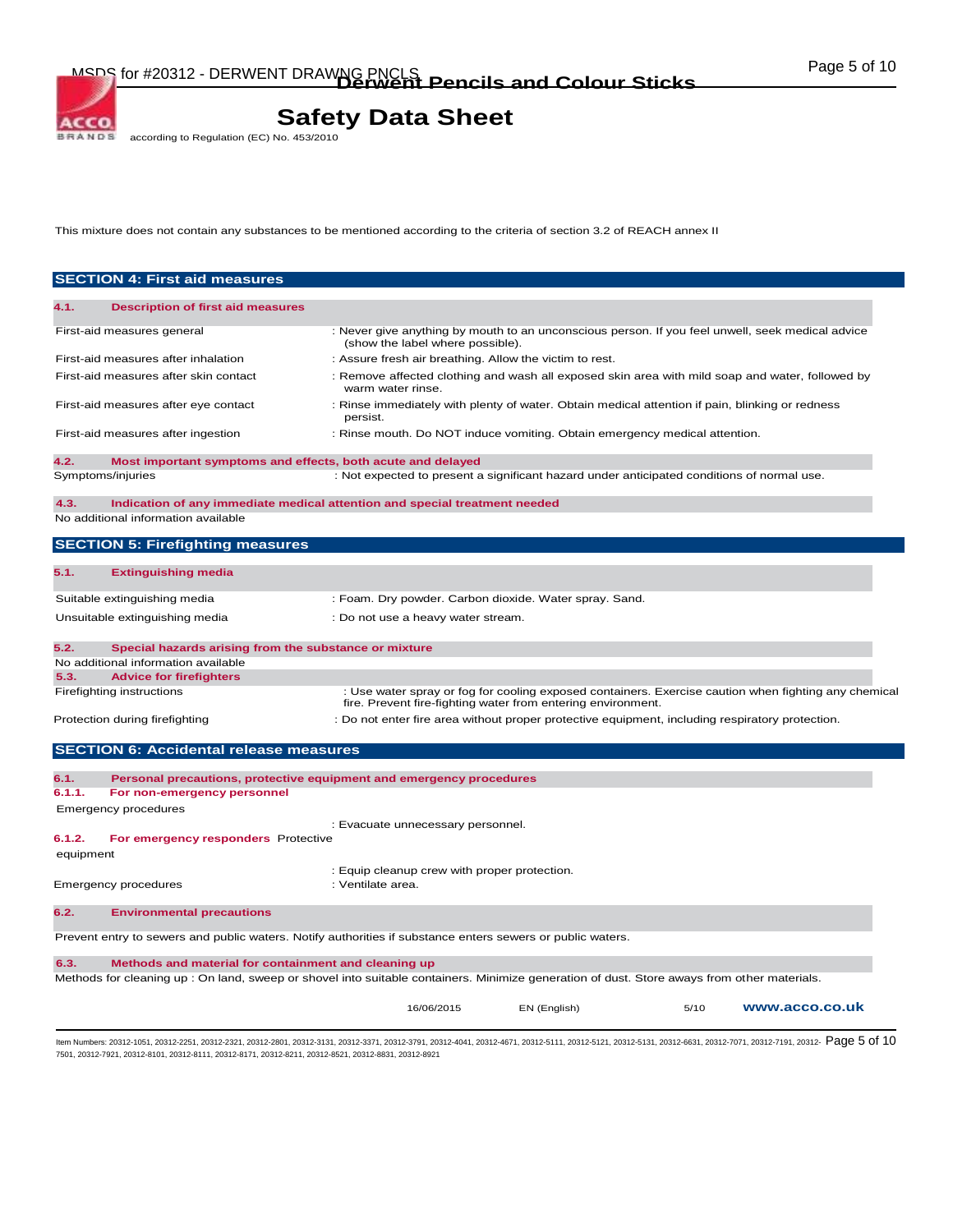# **Safety Data Sheet**<br>according to Regulation (EC) No. 453/2010

**BRANDS** 

ACCO.

| <b>Reference to other sections</b><br>6.4.<br>See Heading 8. Exposure controls and personal protection.                                |                                                                                                                                                                                                     |
|----------------------------------------------------------------------------------------------------------------------------------------|-----------------------------------------------------------------------------------------------------------------------------------------------------------------------------------------------------|
| <b>SECTION 7: Handling and storage</b>                                                                                                 |                                                                                                                                                                                                     |
| 7.1.<br><b>Precautions for safe handling</b>                                                                                           |                                                                                                                                                                                                     |
| Precautions for safe handling                                                                                                          | : Wash hands and other exposed areas with mild soap and water before eating, drinking or smoking<br>and when leaving work. Provide good ventilation in process area to prevent formation of vapour. |
| 7.2.<br>Conditions for safe storage, including any incompatibilities                                                                   |                                                                                                                                                                                                     |
| Storage conditions                                                                                                                     | : Keep container closed when not in use. Keep only in the original container in a cool, well<br>ventilated place away from : Direct sunlight, Heat and ignition sources.                            |
| Incompatible products<br>Incompatible materials                                                                                        | : Strong bases. Strong acids.<br>: Sources of ignition. Direct sunlight.                                                                                                                            |
| 7.3.<br>Specific end use(s)                                                                                                            |                                                                                                                                                                                                     |
| No additional information available                                                                                                    |                                                                                                                                                                                                     |
| <b>SECTION 8: Exposure controls/personal protection</b>                                                                                |                                                                                                                                                                                                     |
| 8.1.<br><b>Control parameters</b><br>No additional information available                                                               |                                                                                                                                                                                                     |
| 8.2.<br><b>Exposure controls</b>                                                                                                       |                                                                                                                                                                                                     |
| Appropriate engineering controls<br>Personal protective equipment                                                                      | : Provide adequate general and local exhaust ventilation.<br>: Protective goggles. Gloves.                                                                                                          |
|                                                                                                                                        |                                                                                                                                                                                                     |
| Hand protection<br>Eye protection<br>Respiratory protection<br>Other information<br><b>SECTION 9: Physical and chemical properties</b> | : Wear protective gloves.<br>: Chemical goggles or safety glasses.<br>: Wear appropriate mask.<br>: Do not eat, drink or smoke during use.                                                          |
| 9.1.<br>Information on basic physical and chemical properties<br>Physical state                                                        | : Solid                                                                                                                                                                                             |
|                                                                                                                                        |                                                                                                                                                                                                     |
| Colour                                                                                                                                 | : Colourless.                                                                                                                                                                                       |
| Odour                                                                                                                                  | : odourless.                                                                                                                                                                                        |
| Odour threshold                                                                                                                        | : No data available                                                                                                                                                                                 |
| рH                                                                                                                                     | : No data available                                                                                                                                                                                 |
| Relative evaporation rate (butylacetate=1)                                                                                             | : No data available                                                                                                                                                                                 |
| Melting point                                                                                                                          | : No data available                                                                                                                                                                                 |
| Freezing point                                                                                                                         | : No data available                                                                                                                                                                                 |
| Boiling point                                                                                                                          | : No data available                                                                                                                                                                                 |
| Flash point                                                                                                                            | : No data available<br>6/10<br>www.acco.co.uk<br>16/06/2015<br>EN (English)                                                                                                                         |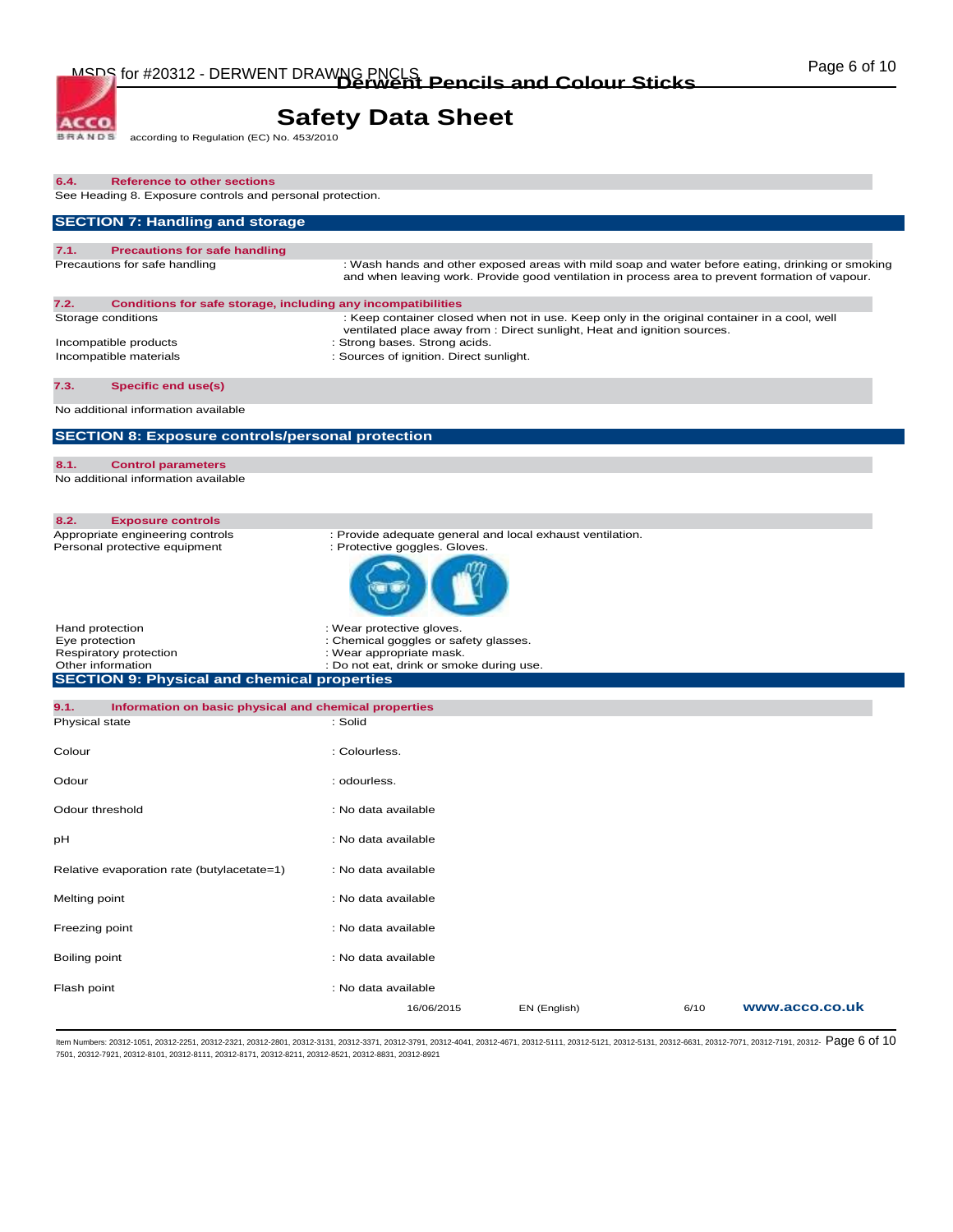# **Safety Data Sheet**

**BRANDE** according to Regulation (EC) No. 453/2010

|                                     | : No data available   |
|-------------------------------------|-----------------------|
| Decomposition temperature           | : No data available   |
|                                     | : Non flammable       |
|                                     | : No data available   |
| Relative vapour density at 20 °C    | : No data available   |
|                                     | : No data available   |
|                                     | : insoluble in water. |
|                                     | : No data available   |
| <b>No</b><br>data<br>available      |                       |
| No.<br>data<br>÷<br>available       |                       |
| No.<br>data<br>available            |                       |
| : not<br>explosive.                 |                       |
| : not<br>oxidising.                 |                       |
| N <sub>o</sub><br>data<br>available |                       |
|                                     |                       |

**9.2. Other information** 

ACCO.

No additional information available

# **SECTION 10: Stability and reactivity**

| 10.1. | <b>Reactivity</b>                                    |            |              |      |                |
|-------|------------------------------------------------------|------------|--------------|------|----------------|
|       | No additional information available                  |            |              |      |                |
| 10.2. | <b>Chemical stability</b>                            |            |              |      |                |
|       | Not established.                                     |            |              |      |                |
| 10.3. | <b>Possibility of hazardous reactions</b>            |            |              |      |                |
|       | Not established.                                     |            |              |      |                |
| 10.4. | <b>Conditions to avoid</b>                           |            |              |      |                |
|       | Direct sunlight. Extremely high or low temperatures. |            |              |      |                |
| 10.5. | <b>Incompatible materials</b>                        |            |              |      |                |
|       | Strong acids. Strong bases.                          |            |              |      |                |
| 10.6. | <b>Hazardous decomposition products</b>              |            |              |      |                |
|       | fume. Carbon monoxide. Carbon dioxide.               |            |              |      |                |
|       | <b>SECTION 11: Toxicological information</b>         |            |              |      |                |
|       |                                                      | 16/06/2015 | EN (English) | 7/10 | www.acco.co.uk |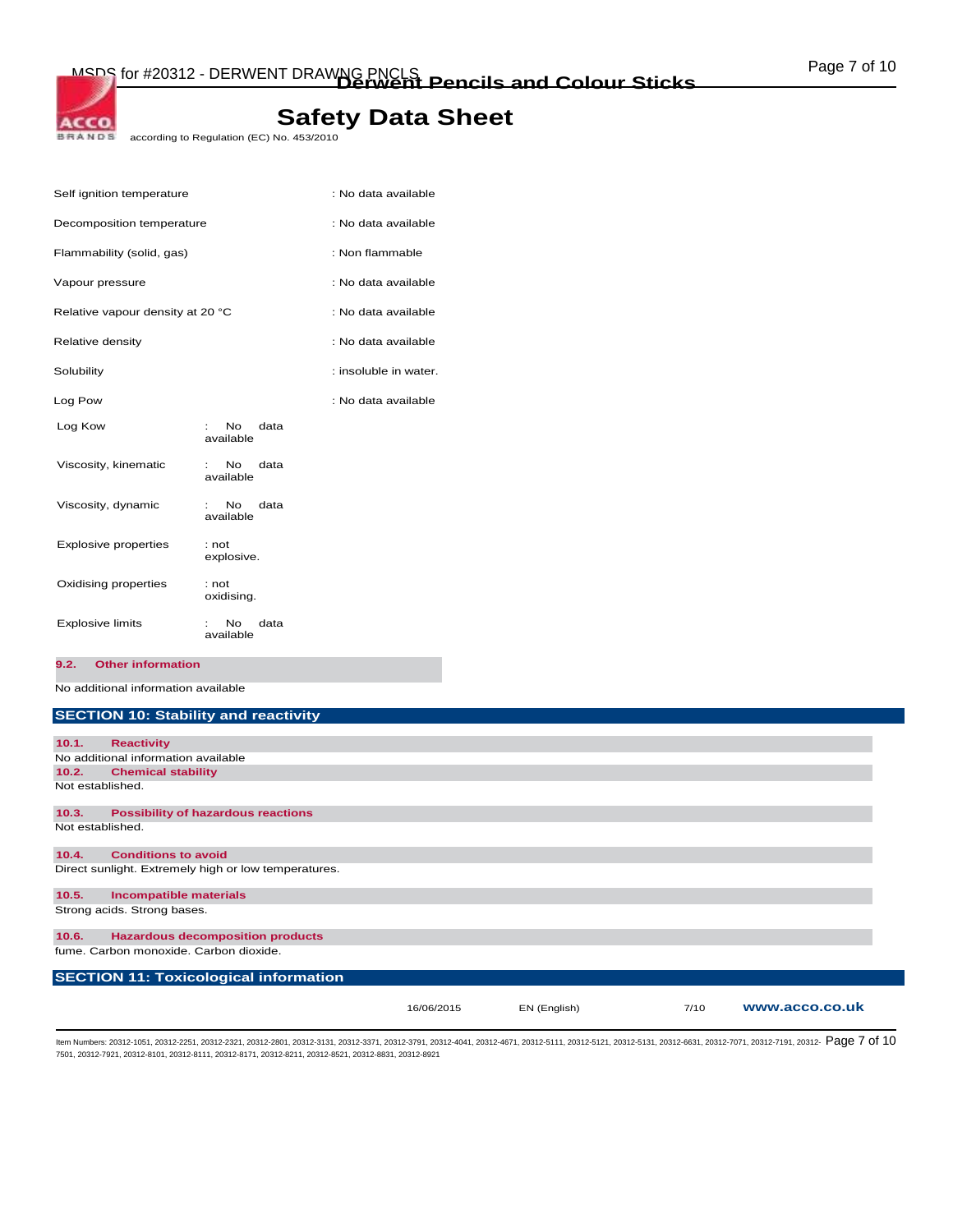MSDS for #20312 - DERWENT DRAWNG PNCLS<br> **Derwent Pencils and Colour Sticks Colour Mathematic Pencils and Colour Sticks** 

1

# **Safety Data Sheet**<br>according to Regulation (EC) No. 453/2010

**BRANDS** 

ACCO.

| 11.1.           | Information on toxicological effects                              |                                                                                      |
|-----------------|-------------------------------------------------------------------|--------------------------------------------------------------------------------------|
| Acute toxicity  |                                                                   | : Not classified                                                                     |
|                 |                                                                   |                                                                                      |
|                 | Skin corrosion/irritation                                         | : Not classified                                                                     |
|                 | Serious eye damage/irritation                                     | Based on available data, the classification criteria are not met<br>: Not classified |
|                 | Respiratory or skin sensitisation                                 | Based on available data, the classification criteria are not met<br>: Not classified |
|                 | Germ cell mutagenicity                                            | Based on available data, the classification criteria are not met<br>: Not classified |
|                 |                                                                   | Based on available data, the classification criteria are not met                     |
| Carcinogenicity |                                                                   | : Not classified                                                                     |
|                 |                                                                   | Based on available data, the classification criteria are not met                     |
|                 | Reproductive toxicity                                             | : Not classified                                                                     |
|                 | Specific target organ toxicity (single exposure) : Not classified | Based on available data, the classification criteria are not met                     |
|                 |                                                                   | Based on available data, the classification criteria are not met                     |
|                 | Specific target organ toxicity (repeated                          | : Not classified                                                                     |
| exposure)       |                                                                   | Based on available data, the classification criteria are not met                     |
|                 | Aspiration hazard                                                 | : Not classified                                                                     |
|                 |                                                                   | Based on available data, the classification criteria are not met                     |
| symptoms        | Potential Adverse human health effects and                        | : Based on available data, the classification criteria are not met.                  |
|                 | <b>SECTION 12: Ecological information</b>                         |                                                                                      |
| 12.1.           | <b>Toxicity</b>                                                   |                                                                                      |
|                 |                                                                   |                                                                                      |

No additional information available

| 12.2.<br><b>Persistence and degradability</b> |                  |  |
|-----------------------------------------------|------------------|--|
| <b>Derwent Pencils and Colour Sticks</b>      |                  |  |
| Persistence and degradability                 | Not established. |  |
|                                               |                  |  |
| 12.3.<br><b>Bioaccumulative potential</b>     |                  |  |
|                                               |                  |  |
| <b>Derwent Pencils and Colour Sticks</b>      |                  |  |

|       | Bioaccumulative potential | Not established. |              |      |                |
|-------|---------------------------|------------------|--------------|------|----------------|
|       |                           |                  |              |      |                |
| 12.4. | <b>Mobility in soil</b>   |                  |              |      |                |
|       |                           | 16/06/2015       | EN (English) | 8/10 | www.acco.co.uk |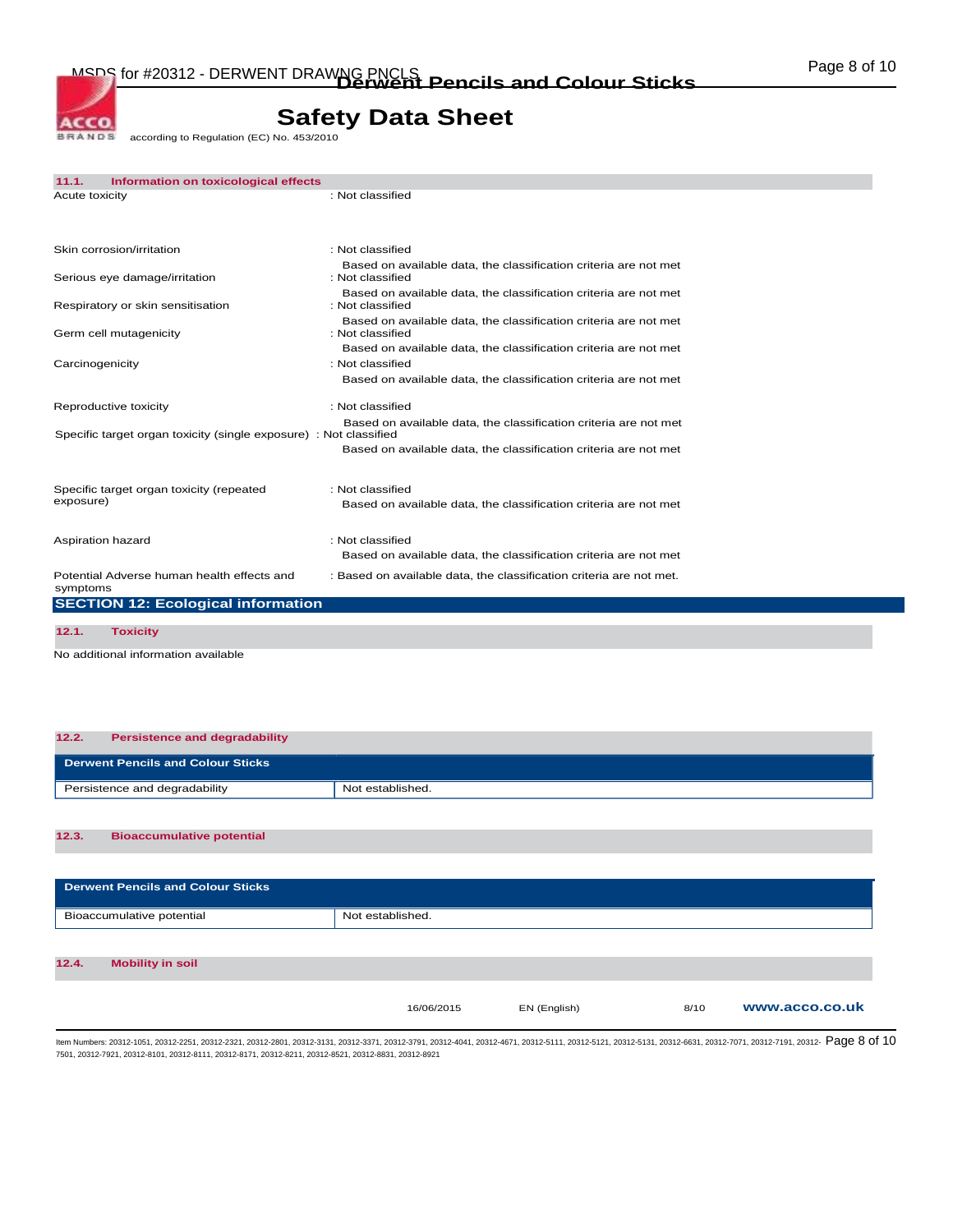# **Safety Data Sheet**

**BRANDS** according to Regulation (EC) No. 453/2010

No additional information available

**ACCO** 

#### **12.5. Results of PBT and vPvB assessment**  No additional information available

## **12.6. Other adverse effects**

Other information : Avoid release to the environment.

# **SECTION 13: Disposal considerations**

#### **13.1. Waste treatment methods**

Waste disposal recommendations : Dispose in a safe manner in accordance with local/national regulations. Ecology - waste materials : Avoid release to the environment.

## **SECTION 14: Transport information**

In accordance with ADR / RID / IMDG / IATA / ADN **14.1. UN number**  Not dangerous goods in terms of transport regulations **14.2. UN proper shipping name**  Not applicable **14.3. Transport hazard class(es)**  Not applicable

### **14.4. Packing group**

Not applicable

## **14.5. Environmental hazards**

Other information  $\qquad \qquad :$  No supplementary information available.

## **14.6. Special precautions for user**

**14.6.1. Overland transport** 

No additional information available

#### **14.6.2. Transport by sea**

No additional information available

### **14.6.3. Air transport**

No additional information available

**14.7. Transport in bulk according to Annex II of MARPOL 73/78 and the IBC Code** 

Not applicable

# **SECTION 15: Regulatory information**

**15.1. Safety, health and environmental regulations/legislation specific for the substance or mixture** 

#### **15.1.1. EU-Regulations**

No REACH Annex XVII restrictions

## **15.1.2. National regulations**

No additional information available

| 16/06/2015 |  |
|------------|--|
|------------|--|

16/06/2015 EN (English) 9/10 **www.acco.co.uk**